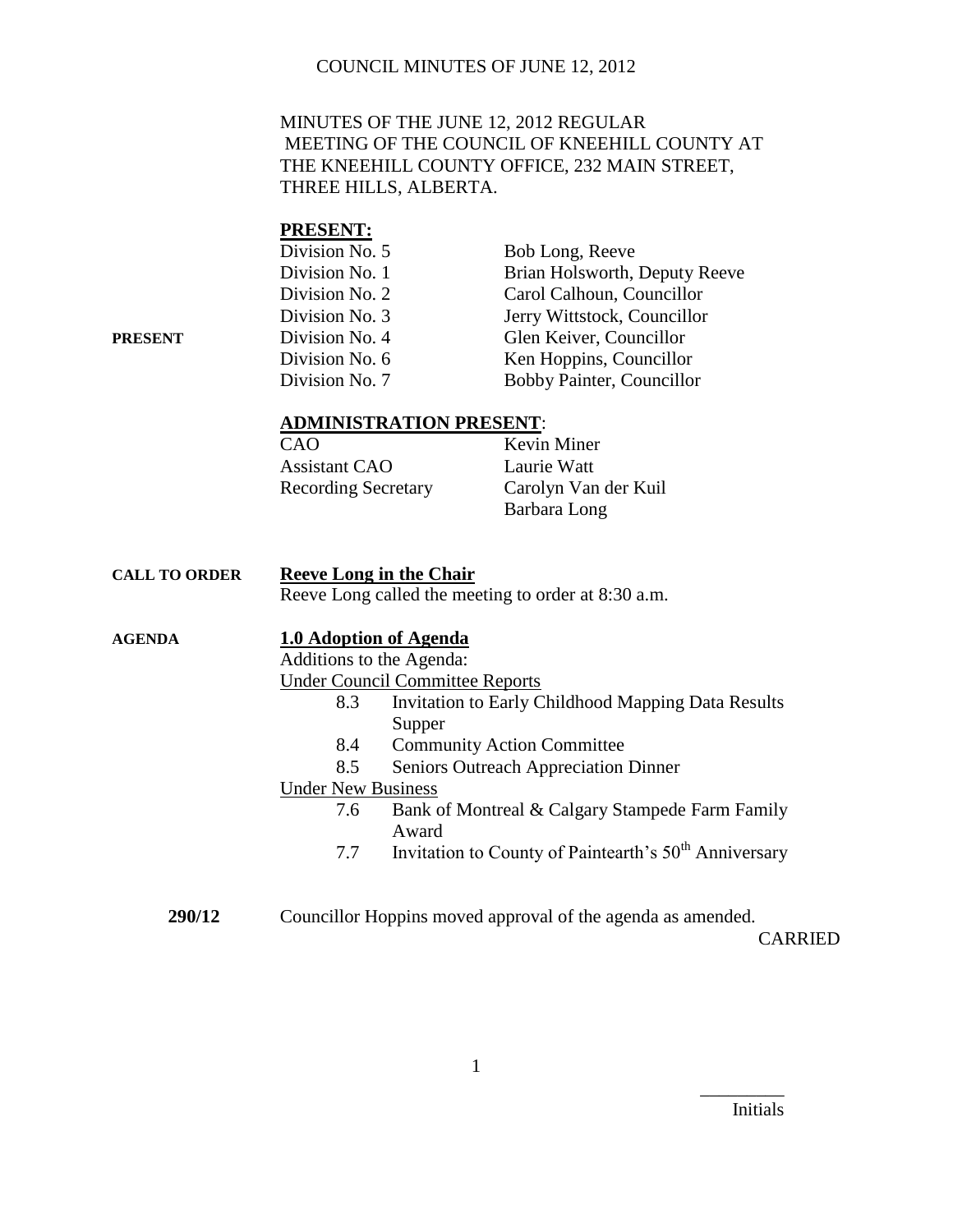| <b>MINUTES</b>                                       | 2.0 Minutes                                                                                                                                                                                                                                                                                                                                                                                                                                                           |
|------------------------------------------------------|-----------------------------------------------------------------------------------------------------------------------------------------------------------------------------------------------------------------------------------------------------------------------------------------------------------------------------------------------------------------------------------------------------------------------------------------------------------------------|
|                                                      | 2.1 Approval of the May 22, 2012 Regular Meeting                                                                                                                                                                                                                                                                                                                                                                                                                      |
|                                                      | <b>Minutes</b>                                                                                                                                                                                                                                                                                                                                                                                                                                                        |
| 291/12                                               | Councillor Calhoun moved approval of the May 22, 2012 Council                                                                                                                                                                                                                                                                                                                                                                                                         |
|                                                      | Meeting minutes, as presented.<br><b>CARRIED</b>                                                                                                                                                                                                                                                                                                                                                                                                                      |
| <b>OLD BUSINESS</b><br><b>STRAT PLAN</b>             | <b>6.0 Business from the Previous Minutes</b><br>6.1 Strategic Planning 2012 Agenda<br>Council provided direction to Administration regarding the 2012 STRAT<br>Planning Agenda.                                                                                                                                                                                                                                                                                      |
|                                                      | Mike Morton, Director Financial Services, entered the meeting at 8:32<br>a.m.                                                                                                                                                                                                                                                                                                                                                                                         |
| <b>FINANCIAL</b><br><b>OPERATING ACCTS</b><br>292/12 | <b>5.0 Financial Reports</b><br><b>5.2 Operating Accounts</b><br>Councillor Hoppins moved that Council receive the Operating Accounts<br>Report as presented.                                                                                                                                                                                                                                                                                                         |
|                                                      | <b>CARRIED</b>                                                                                                                                                                                                                                                                                                                                                                                                                                                        |
| <b>CAPITAL FUNDING</b><br>293/12                     | <b>5.1 Capital Funding</b><br>Councillor Calhoun moved that Council receive the Capital Funding<br>Report as presented.                                                                                                                                                                                                                                                                                                                                               |
|                                                      | <b>CARRIED</b>                                                                                                                                                                                                                                                                                                                                                                                                                                                        |
|                                                      | Pete McRae, Director of Operations, and Brandy Hay Evans, Operations<br>Executive Assistant, entered the meeting at 9:00 a.m.                                                                                                                                                                                                                                                                                                                                         |
|                                                      | Debi Moon, reporter for The Capital, entered the meeting at 9:01 a.m.                                                                                                                                                                                                                                                                                                                                                                                                 |
|                                                      | Mike Morton, Director Financial Services left the meeting at this time.                                                                                                                                                                                                                                                                                                                                                                                               |
| <b>OPERATIONS</b>                                    | <b>4.0 Operations</b><br><b>4.1 Operations Summary</b>                                                                                                                                                                                                                                                                                                                                                                                                                |
| <b>OPR SUMMARY</b>                                   | Pete McRae presented the Operations Report comprised of Transportation<br>(Roads), Water and Miscellaneous updates. The following items were<br>also addressed:<br>Swalwell Dam: Complaints in regards to the fence that was<br>installed on the South end of Dam by the landowner. Suggested<br>that the County work with the land owner to put up V-gates<br>allowing foot traffic access while containing livestock and "Foot<br>Path Only" signs to be installed. |

Initials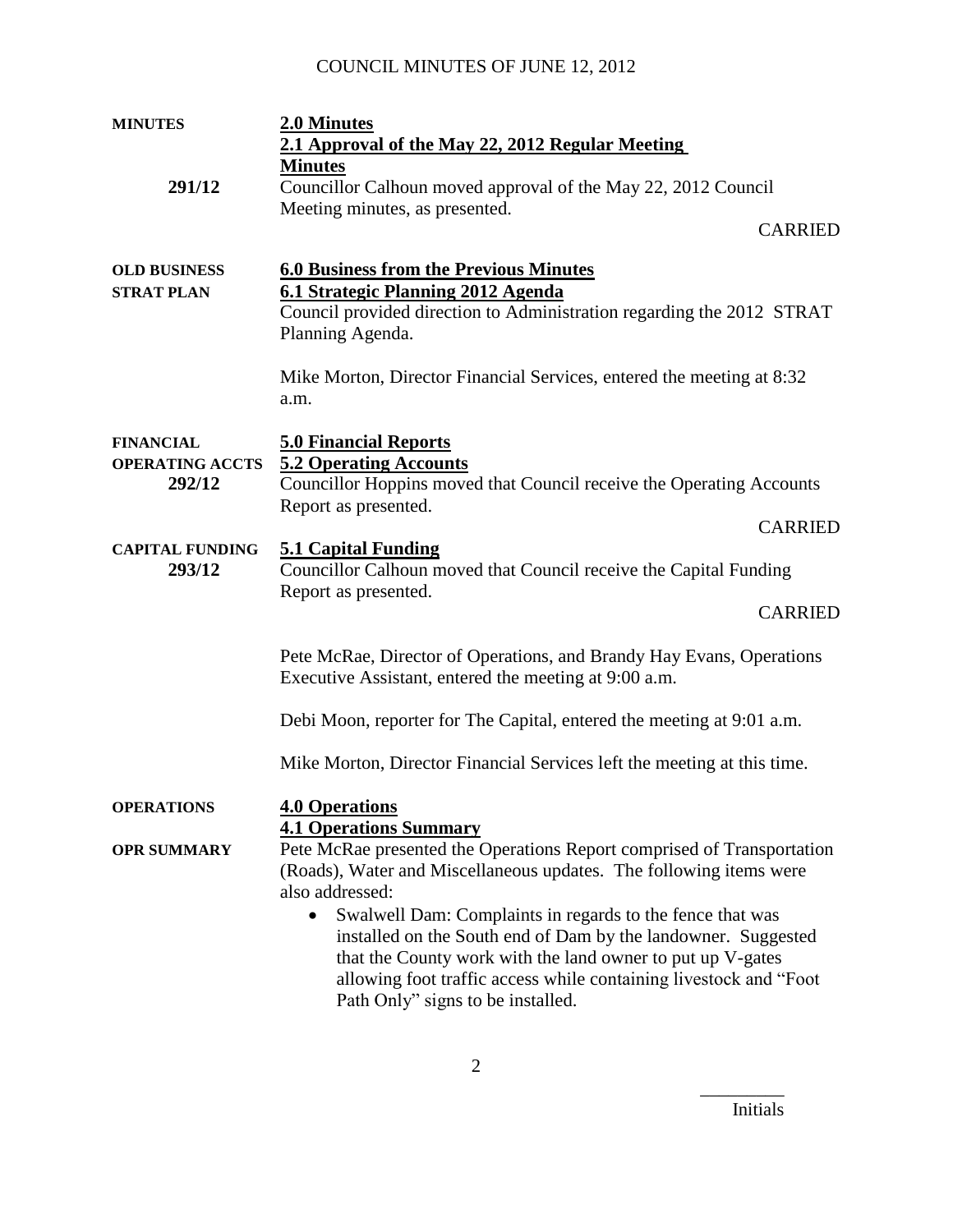| 294/12                          | Councillor Calhoun moved that Kneehill County work with the land<br>owner South of Swalwell dam and install V-gates on his fence and install<br>"Foot Path Only" signs.                                                                                                                                                          |                                  |
|---------------------------------|----------------------------------------------------------------------------------------------------------------------------------------------------------------------------------------------------------------------------------------------------------------------------------------------------------------------------------|----------------------------------|
| 295/12                          | Councillor Holsworth moved that Council receive the Operations<br>Summary report as presented.                                                                                                                                                                                                                                   | <b>CARRIED</b><br><b>CARRIED</b> |
| <b>SWEET GRASS</b><br>296/12    | <b>4.2 Water Modeling Application</b><br>Councillor Wittstock moved that Council approve the connection<br>recommendation as presented.                                                                                                                                                                                          |                                  |
| <b>CARBON LIONS</b><br>297/12   | <b>4.3 Carbon Centennial Park Request</b><br>Councillor Hoppins moved that Council direct Administration to obtain<br>more information regarding this project in order to provide an accurate                                                                                                                                    | <b>CARRIED</b>                   |
|                                 | cost.                                                                                                                                                                                                                                                                                                                            | <b>CARRIED</b>                   |
|                                 | Pete McRae and Brandy Hay Evans left the meeting at 9:35 a.m.                                                                                                                                                                                                                                                                    |                                  |
|                                 | The meeting recessed from 9:35 a.m. until 9:59 a.m.                                                                                                                                                                                                                                                                              |                                  |
|                                 | Present when the meeting reconvened were Jerry Brett, Planning and<br>Development Officer, and Gilbert Quashie-Sam, Development Officer<br>and the following individuals: Theresa Bowker, Beth Trentham, John<br>Trentham, Doug Herman, Kristi Beunder, Jennifer Deak, Rod Hanger,<br>Cory Hanger, James Hanger, and Will Wolfe. |                                  |
| <b>LONG SERVICE</b>             | Reeve Long presented long service awards to Councillors who were not<br>present to receive them Friday June 8, 2012.                                                                                                                                                                                                             |                                  |
| <b>PUBLIC HEARING</b><br>298/12 | <b>3.0 Delegations:</b><br>3.3 Crocus Coulee Estates Area Structure Plan - Bylaw 1611<br>Councillor Holsworth moved the meeting to recess to hear the public<br>hearing reconvened from October 26, 2010 scheduled for 10:00 a.m.<br>(Bylaw #1611 – Crocus Coulee Estates Area Structure Plan)<br>Time: 10:00 a.m.               | <b>CARRIED</b>                   |
| 299/12                          | Councillor Hoppins moved the meeting back in session.<br>Time: 11:03 a.m.                                                                                                                                                                                                                                                        | <b>CARRIED</b>                   |

Initials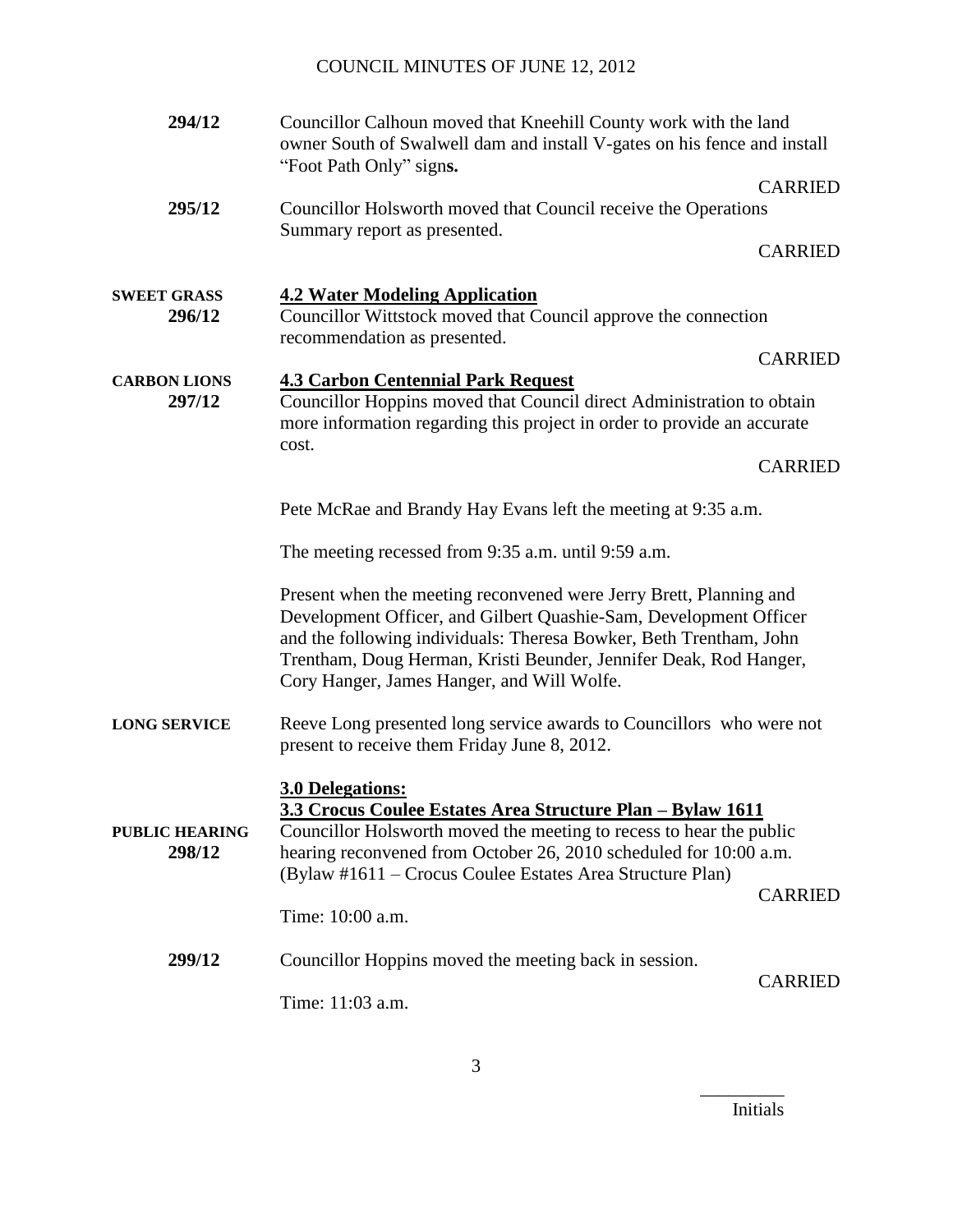| <b>PUBLIC HEARING</b><br>300/12 | 3.4 Crocus Coulee Estates Redesignation - Bylaw 1614<br>Councillor Holsworth moved the meeting to recess to hear the public<br>hearing scheduled for 11:00 a.m. (Bylaw #1614 - Crocus Coulee Estates<br>Redesignation from Agriculture to Country Residential) | <b>CARRIED</b> |
|---------------------------------|----------------------------------------------------------------------------------------------------------------------------------------------------------------------------------------------------------------------------------------------------------------|----------------|
|                                 | Time: 11:04 a.m.                                                                                                                                                                                                                                               |                |
| 301/12                          | Councillor Holsworth moved the meeting back in session.                                                                                                                                                                                                        | <b>CARRIED</b> |
|                                 | Time: 11:10 a.m.                                                                                                                                                                                                                                               |                |
| <b>BYLAW 1611</b><br>302/12     | 3.3 Crocus Coulee Estates Area Structure Plan - Bylaw 1611<br>Councillor Calhoun moved second reading be given to Bylaw 1611, the<br>Crocus Coulee Estates Area Structure Plan.                                                                                |                |
|                                 |                                                                                                                                                                                                                                                                | <b>CARRIED</b> |
| 303/12                          | Councillor Hoppins moved that third reading be given to Bylaw 1611, the<br>Crocus Coulee Estates Area Structure Plan.                                                                                                                                          |                |
| 304/12                          | Councillor Long moved the meeting to go into In-Camera at 11:14 a.m.                                                                                                                                                                                           | <b>CARRIED</b> |
|                                 | Debi Moon, Theresa Bowker, Beth Trentham, John Trentham, Doug<br>Herman, Kristi Beunder, Jennifer Deak, Rod Hanger, Cory Hanger, James<br>Hanger, and Will Wolfe left the meeting at this time.                                                                |                |
| 305/12                          | Councillor Calhoun moved the meeting out of In-Camera at 11:57 a.m.                                                                                                                                                                                            | <b>CARRIED</b> |
|                                 | Theresa Bowker, Beth Trentham, John Trentham, Doug Herman, Kristi<br>Beunder, Jennifer Deak, Rod Hanger, Cory Hanger, and James Hanger<br>returned to the meeting at this time.                                                                                |                |
| 306/12                          | Councillor Holsworth moved that Motion #303/12 be tabled until<br>amendments are made to the Crocus Coulee Estates Area Structure Plan.                                                                                                                        | <b>CARRIED</b> |
|                                 | The meeting recessed from $11:58$ a.m. until $1:05$ p.m.                                                                                                                                                                                                       |                |
|                                 | Councillor Holsworth was not present when the meeting reconvened.                                                                                                                                                                                              |                |

Initials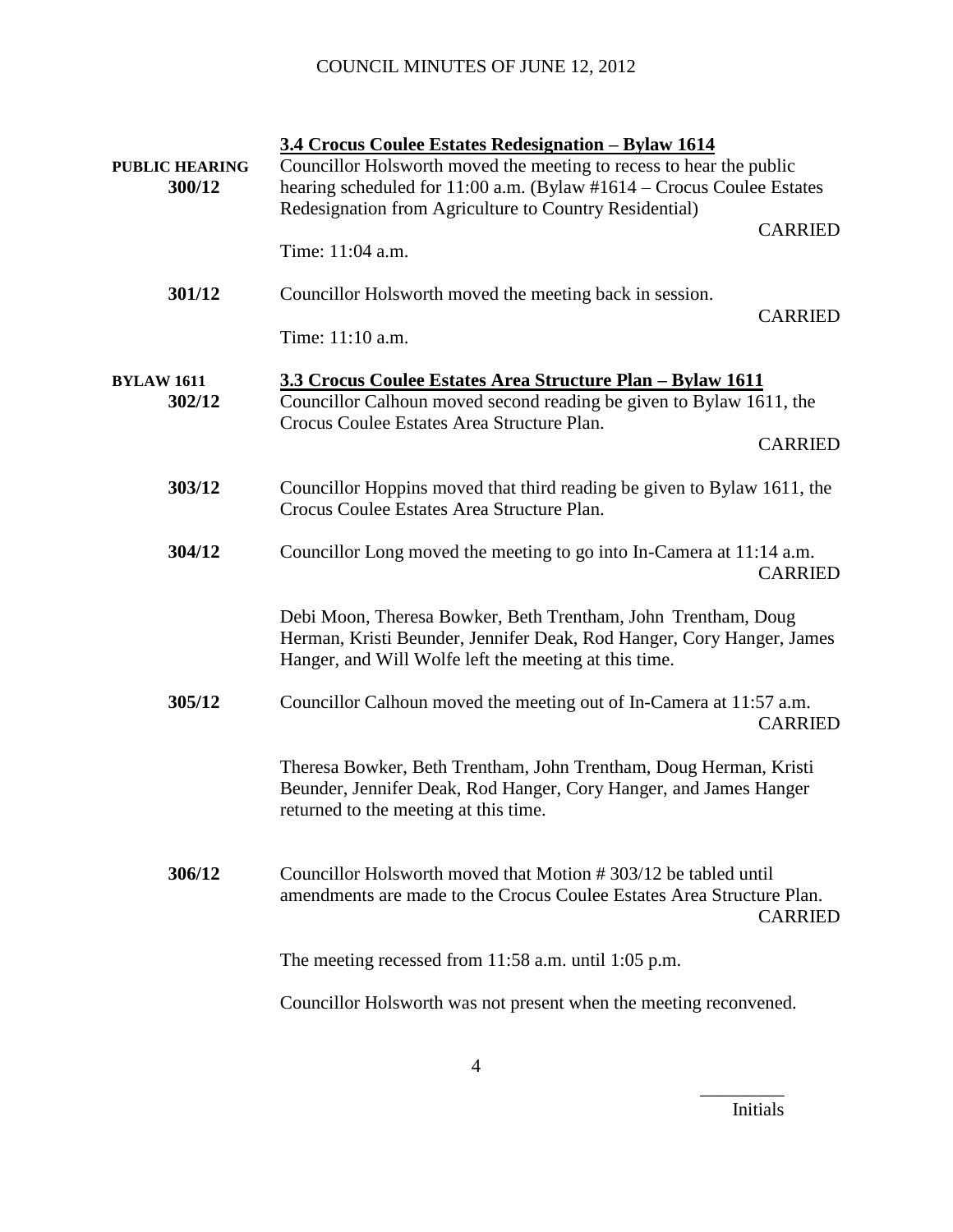|                                                                         | Present when the meeting reconvened were Jerry Brett, Planning and<br>Development Officer, Gilbert Quashie-Sam, Development Officer,<br>Paul DeVos, Kees Uittenbogerd, Doug Herman, and Dave Dittrick.                                                                                                                                           |  |
|-------------------------------------------------------------------------|--------------------------------------------------------------------------------------------------------------------------------------------------------------------------------------------------------------------------------------------------------------------------------------------------------------------------------------------------|--|
| <b>NEW BUSINESS</b><br><b>BADLANDS COM</b><br><b>FACILITY</b><br>307/12 | <b>7.0 New Business</b><br><b>7.1 Invitation to Badlands Community Facility Grand Opening</b><br>Councillor Calhoun moved that Council authorize the attendance of Reeve<br>Long at the Tuesday, July 4, 2012 Grand Opening & Ribbon Cutting<br>ceremony for the Drumheller Badlands Community Facility.<br><b>CARRIED</b>                       |  |
| <b>POLICY 15-8</b><br><b>AMENDMENT</b><br>308/12                        | 7.2 Policy #15-8 Amendment<br>Councillor Wittstock moved that Council approve the amendments to<br>Policy #15-8 as presented.<br><b>CARRIED</b>                                                                                                                                                                                                  |  |
| <b>TROCHU</b><br>309/12                                                 | <b>7.3 Trochu Centennial Trails – Ribbon Cutting</b><br><b>CENTENNIAL TRAILS Councillor Calhoun moved that Council authorize the attendance of</b><br>Reeve Long at the Thursday, June 28th Ribbon Cutting & Community<br>Celebration of the new walking paths.<br><b>CARRIED</b>                                                                |  |
| <b>PROPERTY</b><br><b>ASSESMENT</b><br>310/12                           | <b>7.4 Property Assessment Practice</b><br>Councillor Painter moved that Council receive this report as information.<br><b>CARRIED</b>                                                                                                                                                                                                           |  |
| <b>PUBLIC HEARING</b><br>311/12                                         | <b>3.0 Delegations Continued:</b><br>3.6 Southview Country Estates Public Hearing for Redesignation<br>Councillor Painter moved the meeting to recess to hear the public<br>hearing scheduled for 1:15p.m. (Bylaw #1648 South View Country<br>Estates Redesignation from Agriculture to Country Residential)<br><b>CARRIED</b><br>Time: 1:15p.m. |  |
| 312/12                                                                  | Councillor Calhoun moved the meeting back in session.<br><b>CARRIED</b><br>Time: 1:24 p.m.                                                                                                                                                                                                                                                       |  |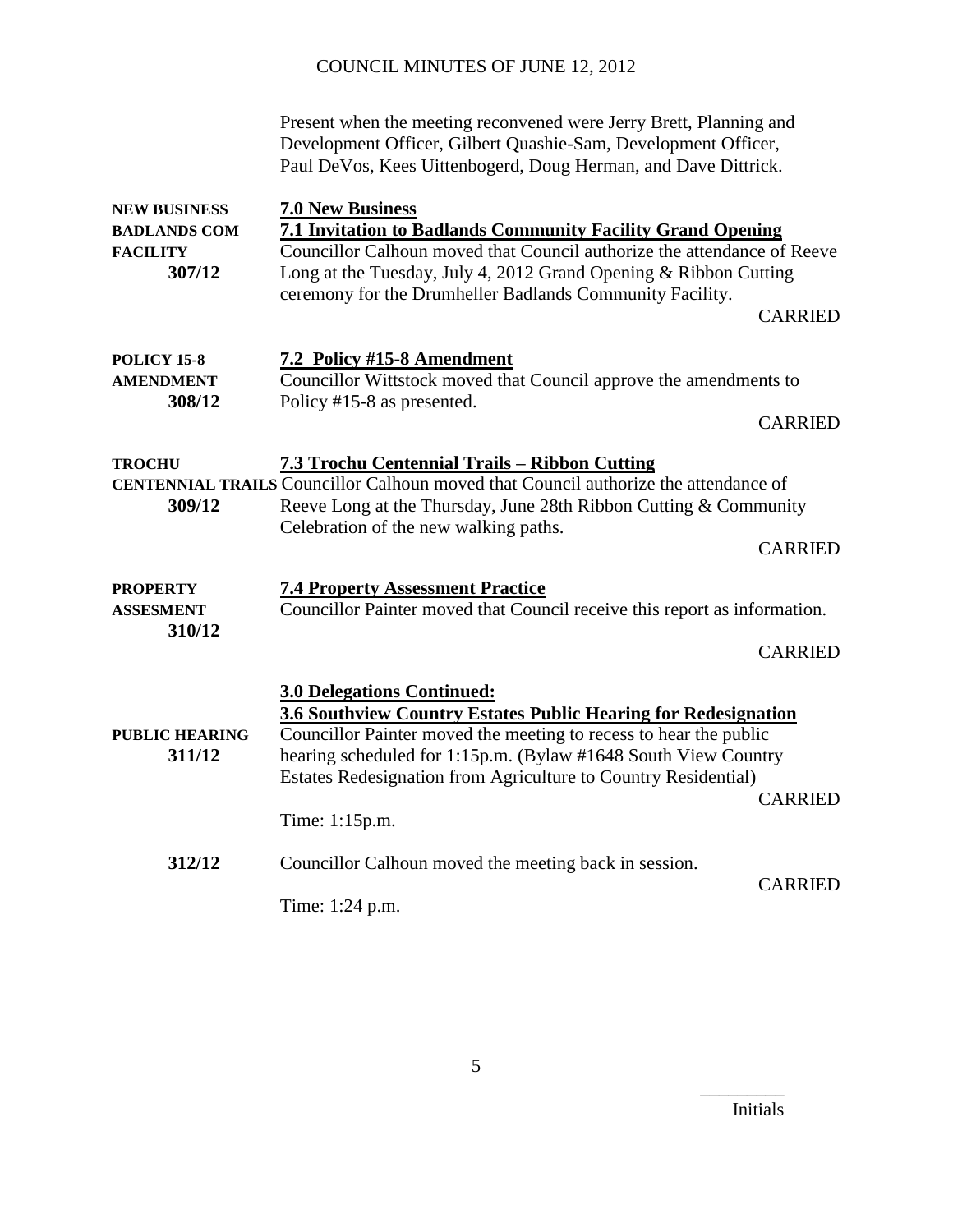| <b>SV COUNTRY EST</b>                                                           | <b>3.5 Southview Country Estates Outline Plan</b>                                                                                                                                                                                                                                           |
|---------------------------------------------------------------------------------|---------------------------------------------------------------------------------------------------------------------------------------------------------------------------------------------------------------------------------------------------------------------------------------------|
| <b>OUTLINE PLAN</b>                                                             | Councillor Calhoun moved to accept the Southview Country Estates                                                                                                                                                                                                                            |
| 313/12                                                                          | Outline Plan as presented.                                                                                                                                                                                                                                                                  |
|                                                                                 | <b>CARRIED</b>                                                                                                                                                                                                                                                                              |
| <b>BYLAW #1648</b><br>314/12                                                    | <b>3.6 Southview Country Estates Redesignation</b><br>Councillor Wittstock moved second reading of Bylaw #1648, this being a<br>bylaw to redesignate a parcel of 25 acres, located at SE-28-30-25-W4M,<br>from Agriculture (A) to Country Residential (CR).<br><b>CARRIED</b>               |
| 315/12                                                                          | Councillor Calhoun moved third reading of Bylaw #1648.<br><b>CARRIED</b>                                                                                                                                                                                                                    |
|                                                                                 | Jerry Brett, Planning and Development Officer, and Gilbert Quashie-Sam,<br>Development Officer, Paul DeVos, and Kees Uittenbogerd, left the<br>meeting at 1:30 p.m.                                                                                                                         |
| <b>NEW BUSINESS</b><br><b>SWALWELL</b><br><b>CONCERNS</b><br>316/12             | <b>7.0 New Business Continued</b><br><b>7.5 Swalwell Letter of Concern</b><br>Councillor Calhoun moved that Council table this agenda item until after<br>the in-camera session.<br><b>CARRIED</b>                                                                                          |
| <b>FARM FAMILY</b><br><b>AWARD</b><br>317/12                                    | 7.6 Bank of Montreal & Calgary Stampede Farm Family Award<br>Councillor Calhoun moved that Council authorize the attendance of<br>Reeve Long to attend the Bank of Montreal & Calgary Stampede Farm<br>Family Award ceremony at the Calgary Stampede Monday July 9, 2012.<br><b>CARRIED</b> |
| <b>COUNTY OF</b><br><b>PAINTEARTH</b><br>318/12                                 | 7.7 County of Paintearth's Invitation to 50 <sup>th</sup> Anniversary<br>Councillor Calhoun moved that Council direct Administration to get a<br>plaque made to commemorate the 50 <sup>th</sup> Anniversary of Paintearth County.<br><b>CARRIED</b>                                        |
| <b>COUNCIL REPORTS</b><br><b>BADLANDS</b><br><b>AMBULANCE</b><br><b>SOCIETY</b> | <b>8.0 Council and Committee Reports</b><br><b>8.1 Badlands Ambulance Society</b><br>This agenda item was deferred to next meeting.                                                                                                                                                         |
| <b>BOOMTOWN TRAIL</b>                                                           | 8.2 BoomTown Trail -written report provided by Councillor Keiver on<br>May 28, 2012 meeting.                                                                                                                                                                                                |